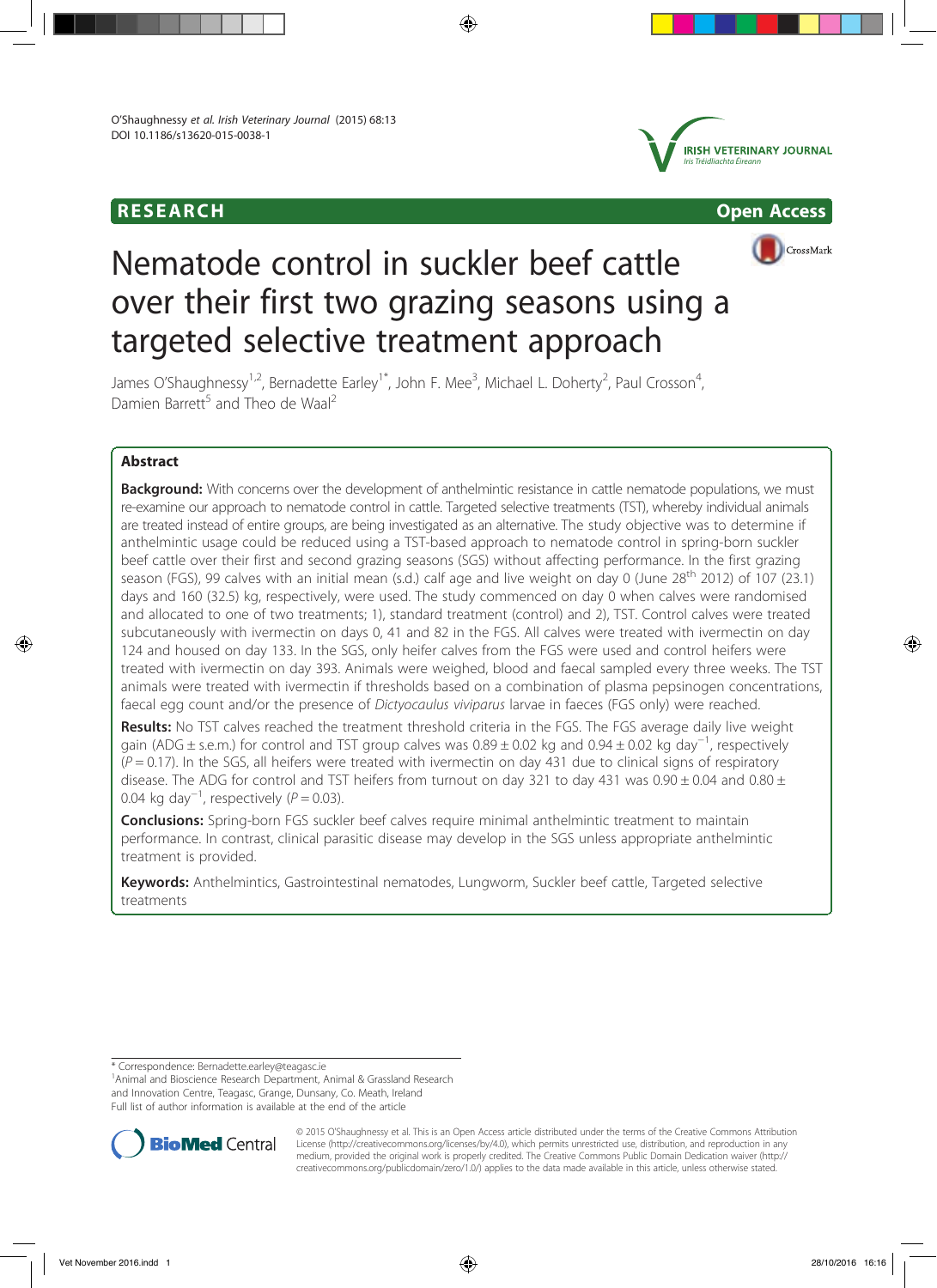# Background

In contrast to other European countries, cattle in Ireland experience a greater exposure to gastrointestinal nematode (GIN) challenge [1]. This is mainly due to both the greater proportion of grass in the diet and the higher levels of rainfall compared to other European countries [2]. Within such production systems, anthelmintics are administered to ensure that animal health and performance (e.g. live weight gain) are not compromised due to nematode challenge.

At present, there is little published information on the control of infections due to both GIN and Dictyocaulus viviparus (lungworm) under Irish environmental conditions for first and second grazing season (SGS) suckler beef cattle. In a previous study, we reported that springborn suckler beef calves did not require anthelmintic treatment during the first grazing season (FGS) under Irish conditions [3], provided appropriate control measures were taken to prevent dictyocaulosis from occurring. These findings are in agreement with international studies where the risk of parasitic gastroenteritis (PGE) developing in spring-born suckler beef calves in the FGS is regarded as low [4–6]. However, PGE may develop in weaned beef calves [7] in a similar pattern to PGE in FGS dairy calves.

With regards to SGS cattle, a study evaluating the effects of two anthelmintic treatments with topical ivermectin on the performance of suckler beef cattle concluded that the risk of PGE developing during the SGS was governed mainly by animal age, with suckler beef calves born late in the FGS (March - July) developing PGE in their SGS [8]. However, the study did not provide details on the level of parasite exposure or of the treatments provided to calves in their FGS.

Given that the majority of suckler calves in Ireland are born in the spring [9], there is a need to establish guidelines for the control of parasitic challenges due to both GIN and lungworm infection in spring-born suckler beef cattle in their SGS. In addition, there have been an increasing number of reports of anthelmintic resistance in cattle nematode populations worldwide [10–12]. Consequently, sustainable alternatives are being sought for the control of nematode infections in cattle. Targeted selective treatments (TST) are one example of such an alternative that are now being evaluated [13], where control is based on treatment of individuals as opposed to entire groups. This refugia-based approach [14], the aim of which is to reduce our reliance on anthelmintics, has seldom been examined in cattle [15, 16]. Both these TST-based studies of dairy-bred beef cattle reported reductions in anthelmintic use of 65 to 92 %. However, given the differences that exist in the epidemiology of GIN infections between dairy and suckler beef cattle [4, 17], this approach may not be appropriate for suckler

beef cattle. We have previously reported on a TST approach in FGS suckler beef calves [3]; however, the effects of this approach conducted over both the FGS and SGS have not been investigated.

The study hypothesis was that using a TST-based approach to nematode control, excluding a pre-housing treatment, spring-born suckler beef calves would require minimal anthelmintic treatments in their FGS and would achieve similar levels of live weight gain to calves receiving three anthelmintic treatments. In their SGS, it was hypothesised that these calves would require at least one anthelmintic treatment to prevent PGE from occurring.

### Methods

All animal procedures were conducted under experimental licence (B100/2869) from the Irish Department of Health and Children in accordance with the Cruelty to Animals Act 1876 and the European Communities (Amendment of Cruelty to Animals Act 1876) Regulation 2002 and 2005.

#### Study design

The study was conducted over two grazing seasons on a 70 hectare (ha) farmlet at the Animal & Grassland Research and Innovation Centre, Teagasc, Grange, Dunsany, Co. Meath, Ireland (longitude 6 ° 40' W; latitude 53 ° 30' N; elevation 92 m above sea level).

In the FGS, study animals consisted of 86 Charolais and 13 Blonde d'Aquitaine-sired single-suckled springborn beef calves and their dams. The breed of dams were as follows; Charolais  $\times$  Limousin (*n* = 27), Charolais  $\times$  Simmental (*n* = 26), Limousin  $\times$  Friesian (*n* = 25) and Limousin  $\times$  Simmental (*n* = 21). The study commenced on June  $28<sup>th</sup>$  2012 (day 0) when calves, which had never been treated with anthelmintics, were randomised based on calf age, live weight, sex, dam breed and sire breed and allocated to one of two treatments; 1), standard treatment (positive control) ( $n = 25$ ;  $\times$  2) and 2), TST ( $n = 25$ ;  $\times$  1 and  $n = 24$ ;  $\times$  1). Mean (s.d.) calf age and live weight on day 0 were 107 (23.1) days and 160 (32.5) kg, respectively. All calves in the positive control groups were treated subcutaneously with ivermectin (1.0 ml per 50 kg bodyweight, Qualimec® 10 mg/ml Solution for Injection, ECO Animal Health Limited) on days 0, 41 and 82. Individual calves in the TST groups were treated at pasture with the same product at the same dosage rate when one of the following thresholds were met; 1), positive for lungworm larvae using the modified Baermann technique or 2), positive or negative for lungworm larvae using the modified Baermann technique with plasma pepsinogen concentrations  $(PP) \ge 2$ international units of tyrosine/l (Utyr) and faecal egg count (FEC)  $\geq$  200 eggs per gram of faeces (epg). All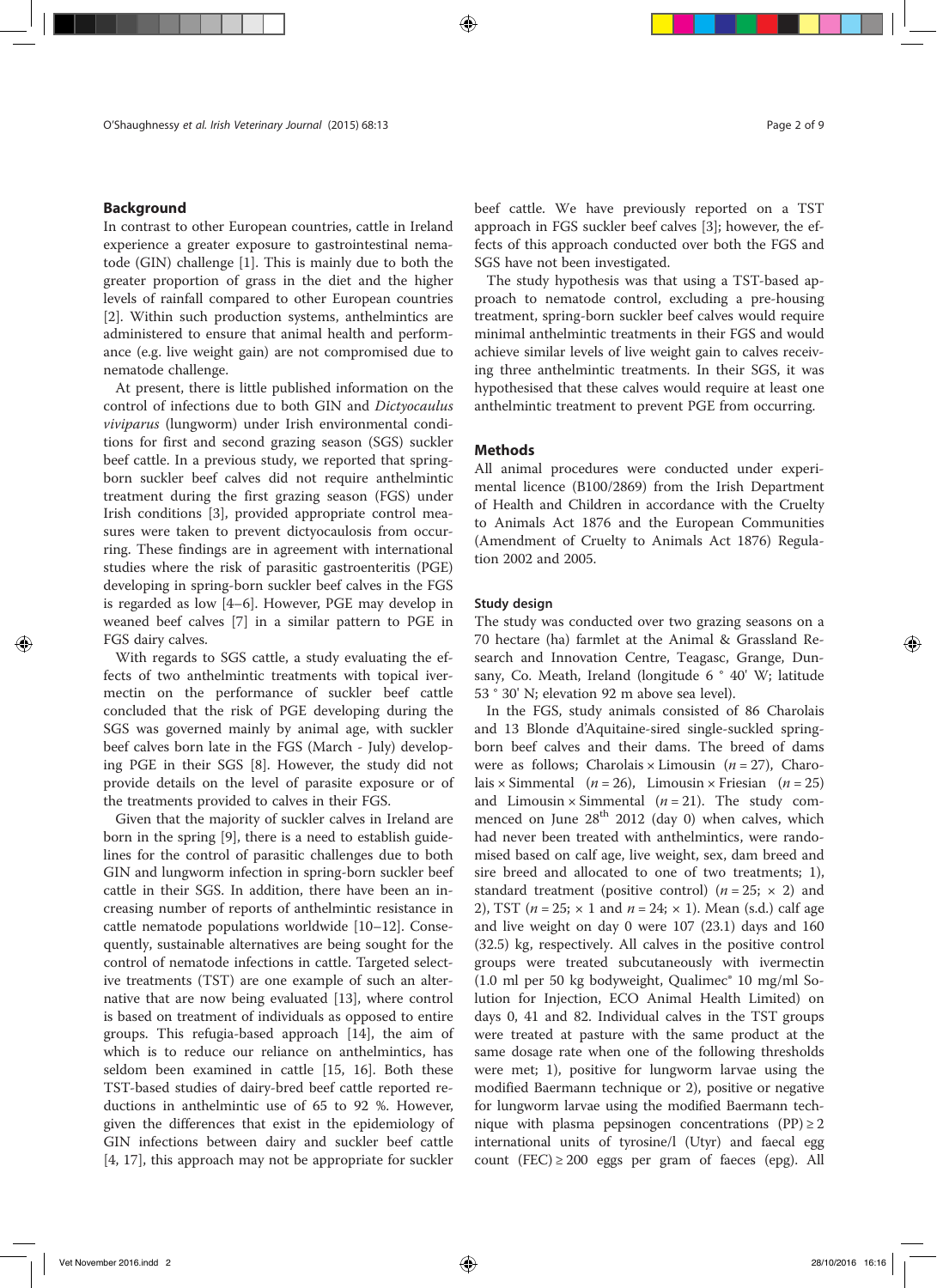calves, in both treatment groups, were treated subcutaneously with ivermectin on day 124 and housed on day 133.

In the SGS, only heifer calves from the FGS were used. Heifers from the FGS  $(n = 46)$  were maintained in the same treatments during the SGS and were co-grazed  $(n = 12 \text{ control and } n = 11 \text{ TST heights}; \times 2)$ . Both groups were turned out to pasture in the SGS on day 251 (March  $6<sup>th</sup>$  2013). Due to adverse weather conditions which resulted in poor underfoot conditions, heifers of both groups were rehoused on day 253 until turnout again on day 321. All control heifers were treated subcutaneously with ivermectin on day 393. Targeted selective treatment heifers were only eligible for treatment at pasture with the same product as the control heifers if predetermined thresholds were reached  $[PP \geq 2.0$  Utyr and FEC  $\geq$  200 epg]. Heifers were housed on day 468 for a 147 day grazing season.

#### Sample collection

In the FGS, bull and heifer calves were weighed, blood and faecal sampled approximately every three weeks on days 0, 19, 41, 61, 82, 103 and 124. In the SGS, heifers were weighed, blood and faecal sampled approximately every three weeks on days 251, 279, 300, 321, 342, 363, 384, 405 and 426.

Faecal egg counts were determined using a modified McMaster method with a limit of detection of 50 epg [18] while PP were also measured [19]. In the FGS, faecal samples  $(10 \text{ g per calf})$  were also analysed for the presence of lungworm larvae using the modified Baermann technique as previously described [20]. Blood samples collected from calves in the FGS on days 0 and 124 and on day 468 at the end of the SGS were tested for the presence of antibodies to lungworm at UCD Veterinary Diagnostic Laboratories with an enzyme-linked immunosorbent assay (ELISA) using recombinant major sperm protein as antigen [21]. Plasma copper values were quantified during both grazing seasons on days 0, 124, 251, 342 and 384 using a Varian Techtron Atomic Absorption spectrophotometer, Model 220, by dilution and direct spray and expressed as μmol/l.

Faecal cultures were performed for each treatment group (2 g of faeces per heifer) in the SGS on days 384, 405 and 426. Cultures were incubated at 27 °C for eight days and 100  $L_3$  larvae per culture were identified to genus level using standard identification keys  $[22]$ . All  $L_3$ larvae were identified when counts were less than 100. Faecal samples were analysed for the presence of liver and rumen fluke eggs using a sedimentation technique on day 426 [23].

In the SGS, grass samples were collected every three weeks to determine pasture  $L_3$  larval burdens using a previously described method [3]. Briefly, one collector was used per plot and grass samples were taken along a double "W" pattern using scissors. A 100 g sub-sample was removed for dry matter estimation.

In the FGS, calf average daily live weight gain (ADG) was calculated as follows: calves were weighed on day 0 and again on day 124. The ADG was calculated as the total live weight gain divided by the number of days  $(n = 124)$ . In the SGS, heifer ADG was similarly calculated except that ADG was calculated from both turnout on day 321 to anthelmintic treatment of all heifers on day 431 and from turnout to housing on day 468, respectively.

# Animal health

Yearling heifers were vaccinated against lungworm infection (Bovilis Huskvac, Intervet Ireland Limited) on days 287 and 315.

# General animal and pasture management

In the FGS, cows with their calves were turned out to pasture in batches after calving from day −107 to day −43 (day −87 mean turnout) and were rotationally grazed together on a predominantly perennial ryegrass-based (Lolium perenne) pasture [3].

Calves were weaned on day 110 in one batch and cows were housed on the same day. Weanlings remained at pasture and were allocated into six groups based on age and sex. Concentrates were introduced to weanlings at pasture on day 113 (one kilogram of concentrate head<sup>-1</sup> day<sup>-1</sup>). All weanlings were housed on day 133. Weanlings were offered  $1<sup>st</sup>$  cut silage ad-libitum (73 % dry matter digestibility) plus one kilogram of concentrate head<sup>-1</sup> day<sup>-1</sup> during the housing period. Weanlings were treated subcutaneously with an ivermectin/closantel combination treatment (1 ml per 25 kg bodyweight, Closamectin Solution for Injection for Cattle and Sheep, Norbrook Laboratories Limited) approximately six weeks post-housing.

In the SGS, heifers were rotationally grazed within the 70 ha farmlet. The heifer grazing block comprised of 15 paddocks, all of which had been predominantly grazed by SGS spring-born suckler beef cattle in the previous grazing season. Mean paddock area was 0.89 ha (range 0.77 to 1.22 ha). Target pre- and post-grazing sward heights were 10 to 12 cm and 4 cm, respectively. Heifers were only moved to other areas of the farmlet when target pre-grazing sward heights were not reached or to graze the headlands of grass silage fields immediately post-harvest.

#### Statistical analysis

Normality of data distribution was tested using the PROC UNIVARIATE procedure of SAS 9.3. Data that were not normally distributed (FEC, PP and plasma copper) were transformed by raising the variable to the power of lambda. The required lambda value was calculated by conducting a Box-Cox transformation analysis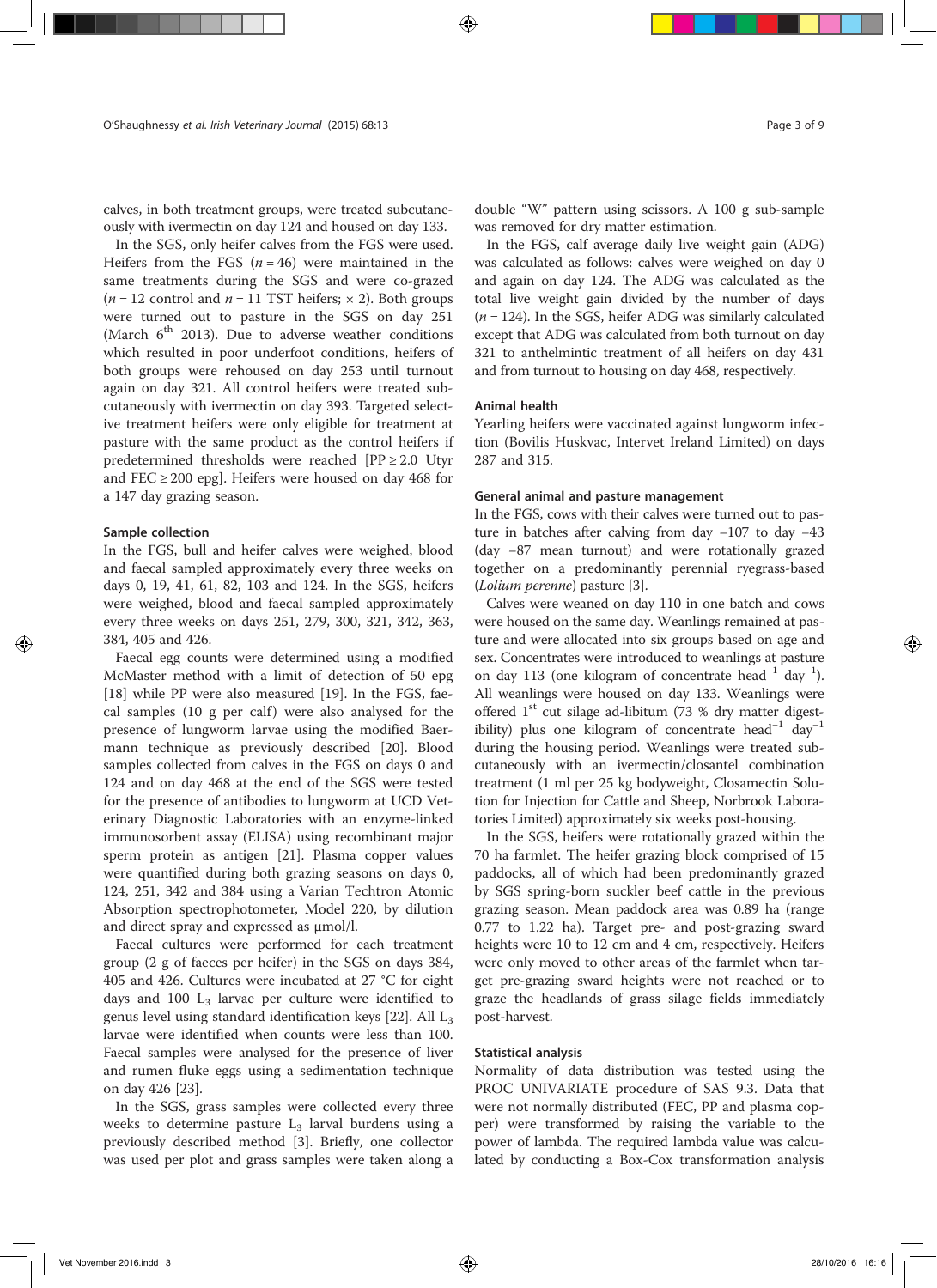using the TRANSREG procedure of SAS. Data subjected to transformations were used for P-values. However, the corresponding least squares means (Lsmeans) and standard error of the mean  $(±$  s.e.m.) are presented to facilitate interpretation of results. The MIXED procedure of SAS was used to examine the effect of treatment on ADG, FEC, PP and plasma copper. The statistical model used included the fixed effects of treatment, time, gender (FGS), dam breed, sire breed and their interactions. Model effects were considered statistically significant when the type I error rate was less than 5 %. Variables having multiple observations such as FEC, PP and plasma copper were analysed using repeated measures with terms for treatment group, time, gender (FGS), dam breed, sire breed and their interactions included in the model.

If the interaction terms in the models were not statistically significant  $(P > 0.05)$ , they were subsequently excluded from the final models. Differences were determined by F-tests using type III sums of squares. The PDIFF option and the Tukey test were applied as appropriate to evaluate pair-wise comparisons between the group means. Animal was the experimental unit and was included in the models as a random effect.

Any calves removed from the study were excluded from all data analysis.

#### Results

## Clinical data, anthelmintic usage, animal performance in the FGS

Six calves (three control and three TST) were removed from the study during the FGS due to the following reasons; 1) two calves were removed due to lameness, 2) one calf died due to acute peritonitis, 3) one calf had diarrhoea and was ill-thrifty, 4) the dam of one calf was identified as a tuberculosis reactor using the intradermal skin test and was removed from the herd, and 5) the dam of one calf developed severe lameness so could not effectively nourish the calf.

With the exception of the pre-housing treatment on day 124, no calves in the TST groups were treated at pasture during the FGS.

Calf ADG from birth to weaning for heifer and bull groups was  $1.03 \pm 0.02$  and  $1.08 \pm 0.02$  kg day<sup>-1</sup>, respectively  $(P = 0.03)$ . Overall calf performance was similar between treatment groups (Fig. 1) as  $ADG \pm s.e.m.$  for control and TST group calves during the FGS was  $0.89 \pm$ 0.02 and  $0.94 \pm 0.02$  kg day<sup>-1</sup>, respectively (P = 0.17).

The ADG for control and TST group heifer calves during the FGS was  $0.92 \pm 0.03$  and  $0.89 \pm 0.03$  kg day<sup>-1</sup>, respectively  $(P = 0.94)$ . The ADG for control and TST group bull calves during the FGS was  $0.87 \pm 0.03$  and  $0.98 \pm 0.03$  kg day<sup>-1</sup>, respectively (P = 0.06).

The ADG of calves born to Limousin × Friesian, Charolais × Limousin, Charolais × Simmental and Limousin  $\times$  Simmental dams was  $0.99 \pm 0.03$ ,  $0.91 \pm 0.03$ ,  $0.91 \pm 0.03$  and  $0.86 \pm 0.03$  kg day<sup>-1</sup>, respectively, with significant differences in performance between calves born to Limousin × Friesian and Limousin × Simmental dams  $(P = 0.03)$ .

# Clinical data, anthelmintic usage, animal performance in the SGS

At sampling on day 426, diarrhoea was observed in a number of heifers ( $n = 18$ ) in one of the replicate groups. No clear clinical distinction could be made between TST and control heifers, with both appearing to be equally affected. Faecal samples from 12 diarrhoeic heifers (6 control and 6 TST) were analysed for the presence of fluke (liver and rumen) eggs. Eight heifers had both liver and rumen fluke eggs detected in their faeces with two additional heifers having rumen fluke eggs alone detected in their faeces. Based on both the clinical signs of diarrhoea and the laboratory results, all heifers  $(n = 46)$  were treated orally with oxyclozanide on day 433 (3 ml per 10 kg bodyweight, Zanil Fluke Drench, MSD Animal Health Ireland).

Two TST heifers had reached the treatment threshold on day 426 (PP  $\geq$  2.0 Utyr and FEC  $\geq$  200 epg) and as a

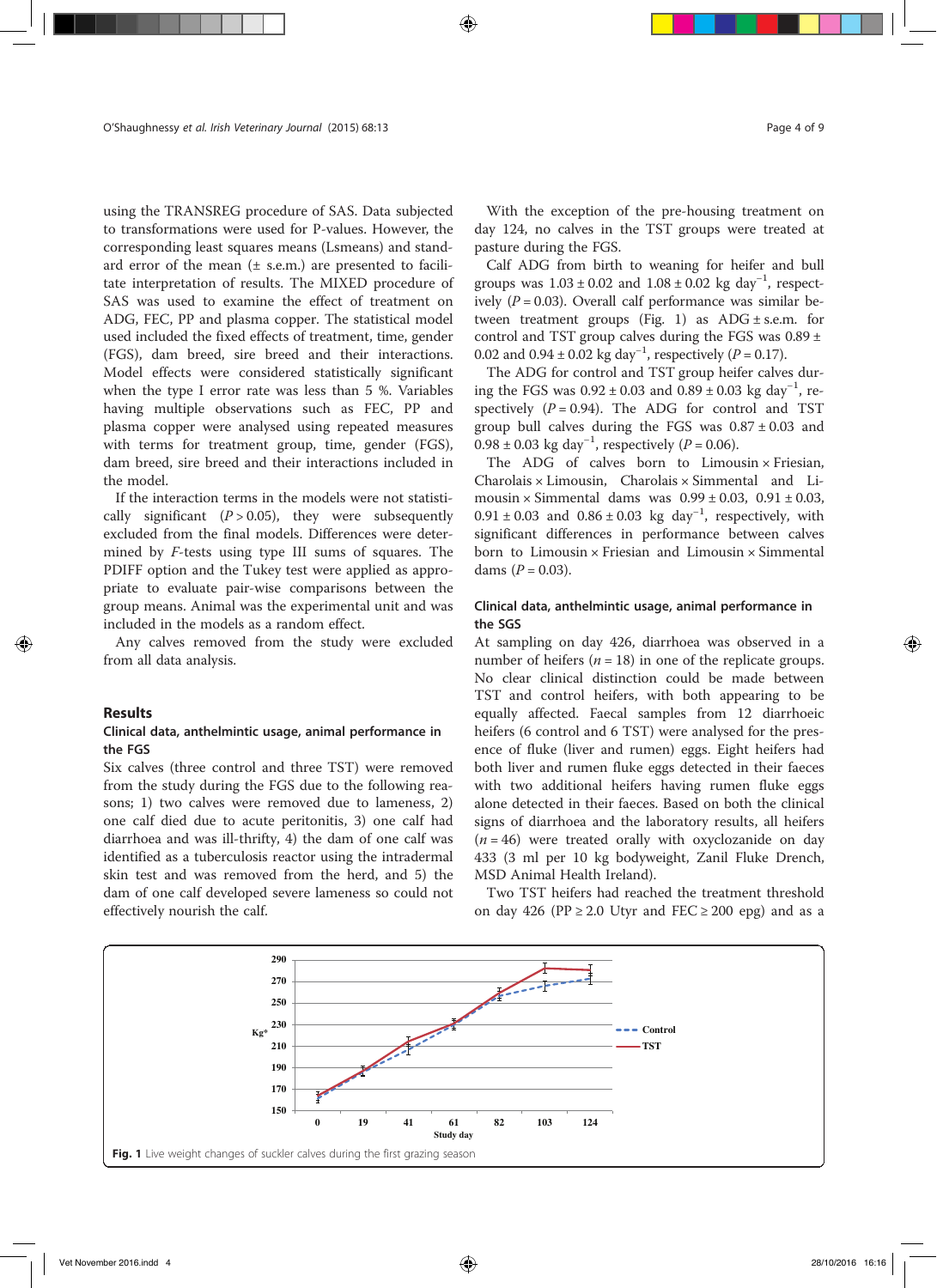result were treated subcutaneously with ivermectin on day 431.

Two other TST heifers exhibited clinical signs of respiratory disease (coughing and tachypnoea) on day 428. Both heifers were clinically examined and individual rectal faecal samples were collected and subsequently examined for the presence of lungworm larvae. Both were treated on day 428 with ivermectin and amoxicillin (1.0 ml per 10 kg bodyweight, Betamox LA 150 mg/ml Suspension for Injection, Norbrook Laboratories Limited). One of the two heifers was subsequently confirmed as having a patent lungworm infection. On day 431, coughing was widespread in both heifer groups but particularly in TST heifers. At this stage, all heifers (both control and TST), apart from the two treated on day 428, were rectal faecal sampled and treated with ivermectin. Faecal samples were examined for the presence of lungworm larvae using the modified Baermann technique. All faecal samples were negative for the presence of lungworm larvae.

Live weight ± s.e.m. of control and TST heifers at turnout on day 321 was  $340.2 \pm 9.54$  and  $342.3 \pm 10.23$  kg, respectively  $(P = 0.89)$  (Fig. 2). The ADG for control and TST heifers from turnout on day 321 to anthelmintic treatment on day 431 was  $0.90 \pm 0.04$  and  $0.80 \pm$ 0.04 kg day<sup>-1</sup>, respectively ( $P = 0.03$ ). The ADG for control and TST heifers from turnout on day 321 to housing on day 468 was  $0.94 \pm 0.03$  and  $0.90 \pm 0.03$  kg day<sup>-1</sup>, respectively  $(P = 0.34)$ .

#### Copper status

The mean  $\pm$  s.e.m. calf plasma copper concentrations on days 0 and 124 were  $13.30 \pm 0.62$  and  $3.4 \pm 0.29$   $\mu$ mol/l, respectively.

The mean yearling heifer plasma copper concentrations on days 251, 342 and 384 were 20.95 ± 0.54, 14.82 ± 0.36 and  $11.93 \pm 0.49$   $\mu$ mol/l, respectively.

There were no significant differences between treatments for plasma copper concentrations during either the FGS ( $P = 0.09$ ) or the SGS ( $P = 0.19$ ).

# Parasite status

In the FGS, there was an effect of time  $(P = 0.05)$ , treatment  $(P < 0.01)$  and a treatment  $\times$  time interaction  $(P = 0.04)$  for FEC (Table 1). There was an effect of time  $(P < 0.01)$ , a treatment  $\times$  time interaction ( $P < 0.01$ ) and no effect of treatment  $(P = 0.53)$  for PP. Both FEC and PP were greater in TST calves than in control calves during the FGS.

In the SGS, FEC was affected by both treatment  $(P = 0.07)$  and time  $(P < 0.01)$  but no treatment × time interaction occurred  $(P = 0.11)$  (Table 2). Plasma pepsinogen concentrations changed significantly over time  $(P < 0.01)$  and by treatment  $(P = 0.01)$ , but no treatment  $\times$  time interaction occurred ( $P = 0.94$ ). Similar to the FGS, both FEC and PP were greater in TST animals than in control animals during the SGS.

# Pasture burdens and faecal cultures

Mean pasture larval counts on days 319, 341, 361, 382, 404, 424 and 445 were 159, 66, 296, 417, 57, 69 and 579  $L_3$  /kg DM, respectively. Individual paddock burdens in the SGS ranged from 29 to 973  $L_3$  /kg DM.

In the SGS, Cooperia and Ostertagia were the two main genera recovered in heifer faecal cultures on each sampling occasion (Table 3). It was observed that while Cooperia was the predominant nematode genus identified in cultures from faecal samples taken on day 405, Ostertagia was the main genus identified from faecal samples taken on day 426.

### Lungworm ELISA

Using an optical density ratio  $(ODR) \ge 0.5$  indicating patent lungworm infection, three calves (two control and one TST) were seropositive on day 0. This contrasted

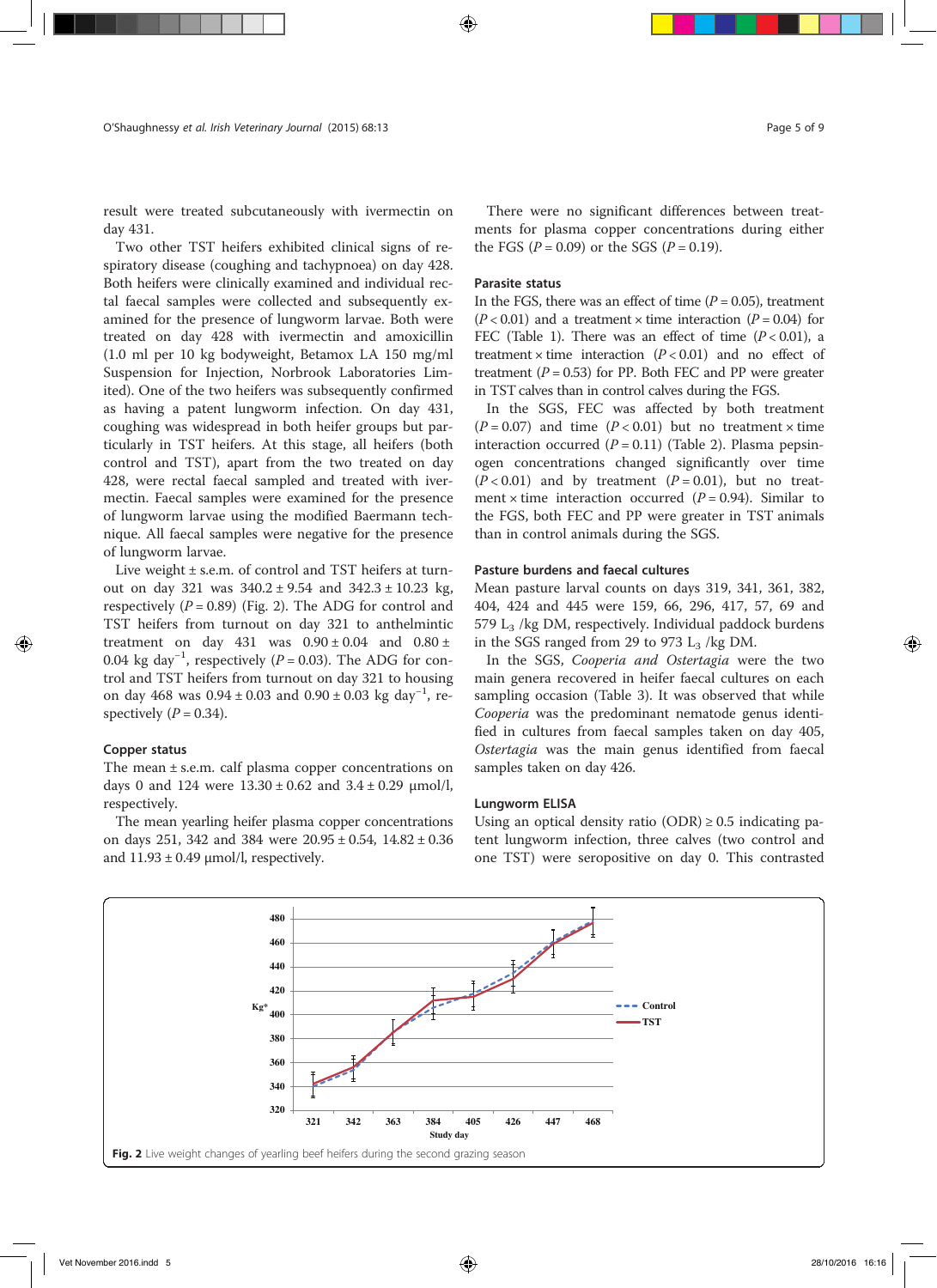|                   | Date and day (d) of study |                       |           |                                                                                                                                                                  |                 |           |          |           |     | $P$ -values |      |                      |  |
|-------------------|---------------------------|-----------------------|-----------|------------------------------------------------------------------------------------------------------------------------------------------------------------------|-----------------|-----------|----------|-----------|-----|-------------|------|----------------------|--|
| Variable          | Treatment                 | 28-Jun-12             | 17-Jul-12 | 8-Aug-12                                                                                                                                                         | 28-Aug-12       | 18-Sep-12 | 9-Oct-12 | 30-Oct-12 | TRT | Time        |      | $TRTX$ TRT $\times$  |  |
|                   | (TRT)                     | d <sub>0</sub>        | d 19      | $d$ 41                                                                                                                                                           | d <sub>61</sub> | d 82      | $d$ 103  | d 124     |     |             | Time | Time $\times$<br>Sex |  |
| FEC (epg) Control |                           |                       |           | $73^{a}$ (24.4) $51^{a}$ (24.3) $66^{a}$ (24.3) $64^{a}$ (24.3) $209^{a}$ (24.3) $95^{a}$ (24.3) $64^{a}$ (24.3) $64^{a}$ (24.3) $40^{a}$ (24.3) $40^{a}$        |                 |           |          |           |     | 0.05        | 0.04 | 0.61                 |  |
|                   | TST                       | $57^{\rm a,x}$ (24.3) |           | $102^{a,y}$ (24.3) $75^{a,x}$ (24.3) $156^{a,y}$ (24.3) $415^{b,x}$ (24.3) $258^{a,y}$ (24.3) $172^{a,x}$ (24.4)                                                 |                 |           |          |           |     |             |      |                      |  |
| PP (Utyr)         | Control                   |                       |           | $0.40^{a.x}$ (0.03) $0.23^{b.x}$ (0.03) $0.29^{a.x}$ (0.03) $0.29^{a.x}$ (0.03) $0.30^{a.x}$ (0.03) $0.39^{a.x}$ (0.03) $0.28^{a.x}$ (0.03) $0.53 < 0.01 < 0.01$ |                 |           |          |           |     |             |      | 0.50                 |  |
|                   | <b>TST</b>                |                       |           | $0.43^{a}$ (0.03) $0.25^{b}$ (0.03) $0.14^{b}$ (0.03) $0.37^{a}$ (0.03) $0.45^{a}$ (0.03) $0.45^{a}$ (0.03) $0.27^{b}$ (0.03)                                    |                 |           |          |           |     |             |      |                      |  |

Table 1 Faecal egg counts (FEC) and plasma pepsinogen (PP) concentrations in positive control and targeted selective treatment (TST) suckler beef calves in their first grazing season

The values are expressed as Lsmeans (± s.e.m.). <sup>a,b,</sup> means within row and within measured variable not having a common superscript differ (P < 0.05) from day 0.<br><sup>x,y</sup>means within columns and within measured variable not tyrosine/litre = Utyr. Control calves were treated subcutaneously with ivermectin on days 0, 41 and 82. Targeted selective treatment calves were treated with the same product when one of the following thresholds were met; 1), positive for lungworm larvae using the modified Baermann technique or 2), positive or negative for lungworm larvae using the modified Baermann technique with PP  $\geq$  2 Utyr and FEC  $\geq$  200 epg

with 28 out of the 93 calves (18 TST and ten control) being identified as seropositive on day 124. At sampling on day 468 at the end of the SGS, four heifers were serologically positive (three TST and one control).

#### **Discussion**

To the authors' knowledge, this is the first study to examine the use of a TST approach to nematode control in suckler beef cattle conducted over both their FGS and SGS. Excluding the pre-housing anthelmintic treatment which was common to both treatment groups in the FGS, no TST calves were treated at pasture in the FGS and yet achieved similar levels of performance to control calves. In the SGS, the TST approach had to be discontinued on day 431 when all heifers were treated with anthelmintics due to clinical signs of respiratory disease in both treatment groups, but particularly in TST heifers. Up to this point, only two TST heifers had reached treatment thresholds (two heifers had PP ≥ 2.0 Utyr and FEC  $\geq$  200 epg on day 426).

Previous studies examining TST-based approaches for the control of nematode infections in FGS beef cattle have been conducted in dairy-bred beef cattle using live weight gain as a TST measure [15, 16]. However, in the absence of any previous investigations on a TST-based approach to nematode control in suckler beef cattle over two grazing seasons, parasite-based indicators of infection were used in our study. Therefore, a combination of PP, FEC and the presence/absence of lungworm larvae in faecal samples were used in the FGS as TST treatment thresholds. As heifers were vaccinated in the SGS to prevent dictyocaulosis from occurring, PP and FEC were used in combination as TST treatment thresholds [3].

Cooperia oncophora, which is the predominate Cooperia species under these temperate conditions, was not considered in our treatment approach as given its mild pathogenicity it was expected to have relatively minor influence on animal performance. Although under conditions of heavy Cooperia oncophora challenge animal performance may be somewhat impaired, such a situation is unlikely to occur given the epidemiology of PGE in suckler beef systems. Furthermore, as it is an intestinal-dwelling nematode only FEC and not PP would be expected to increase as a result of challenge.

Table 2 Faecal egg counts (FEC) and plasma pepsinogen (PP) concentrations in positive control and targeted selective treatment (TST) suckler beef heifers in their second grazing season

|           | Date and day (d) of study |                         |                     |                     |                     |                     |                     |      | $P$ -values |              |
|-----------|---------------------------|-------------------------|---------------------|---------------------|---------------------|---------------------|---------------------|------|-------------|--------------|
| Variable  | Treatment                 | 15-May-13               | $5 - Jun-13$        | 26-Jun-13           | 17-Jul-13           | 7-Aug-13            | 28-Aug-13           | TRT  | Time        | TRT $\times$ |
|           | (TRT)                     | d 321                   | d 342               | d 363               | $d$ 384             | d 405               | $d$ 426             |      |             | Time         |
| FEC (epg) | Control                   | $\sqrt{126^{a}}$ (27.0) | $54^{a}$ (19.8)     | $21^{b,x}$ (25.4)   | $50^{a,x}$ (25.3)   | $13^{b,x}$ (20.2)   | $13^{b,x}$ (13.6)   | 0.07 | < 0.01      | 0.11         |
|           | TST                       | $170^{a,x}$ (29.0)      | $70^{b,x}$ (21.3)   | $98^{a,x}$ (27.3)   | $83^{a,x}$ (27.2)   | $40^{b,x}$ (21.7)   | $45^{b,x}$ (14.6)   |      |             |              |
| PP (Utyr) | Control                   | $0.62^{a,x}$ (0.04)     | $0.64^{a,x}$ (0.05) | $1.11^{b,x}$ (0.07) | $0.98^{a}$ (0.10)   | $1.20^{b,x}$ (0.13) | $1.90^{b,x}$ (0.17) | 0.01 | < 0.01      | 0.94         |
|           | TST                       | $0.71^{a,x}$ (0.04)     | $0.72^{a,x}$ (0.05) | $1.27^{b,x}$ (0.07) | $0.96^{a,x}$ (0.10) | $1.50^{b,x}$ (0.14) | $2.19^{b,x}$ (0.18) |      |             |              |

The values are expressed as Lsmeans (± s.e.m.). <sup>a,b</sup>,means within row and within measured variable not having a common superscript differ (P < 0.05) from day 321.  $x_{\text{w}}$  means within columns and within measured variable not having a common superscript differ ( $P < 0.05$ ). Eggs per gram of faeces = epg. International units of tyrosine/litre = Utyr. Control heifers were treated subcutaneously with ivermectin on day 393. Targeted selective treatment heifers were treated with the same product if PP ≥ 2.0 Utyr and FEC was ≥ 200 epg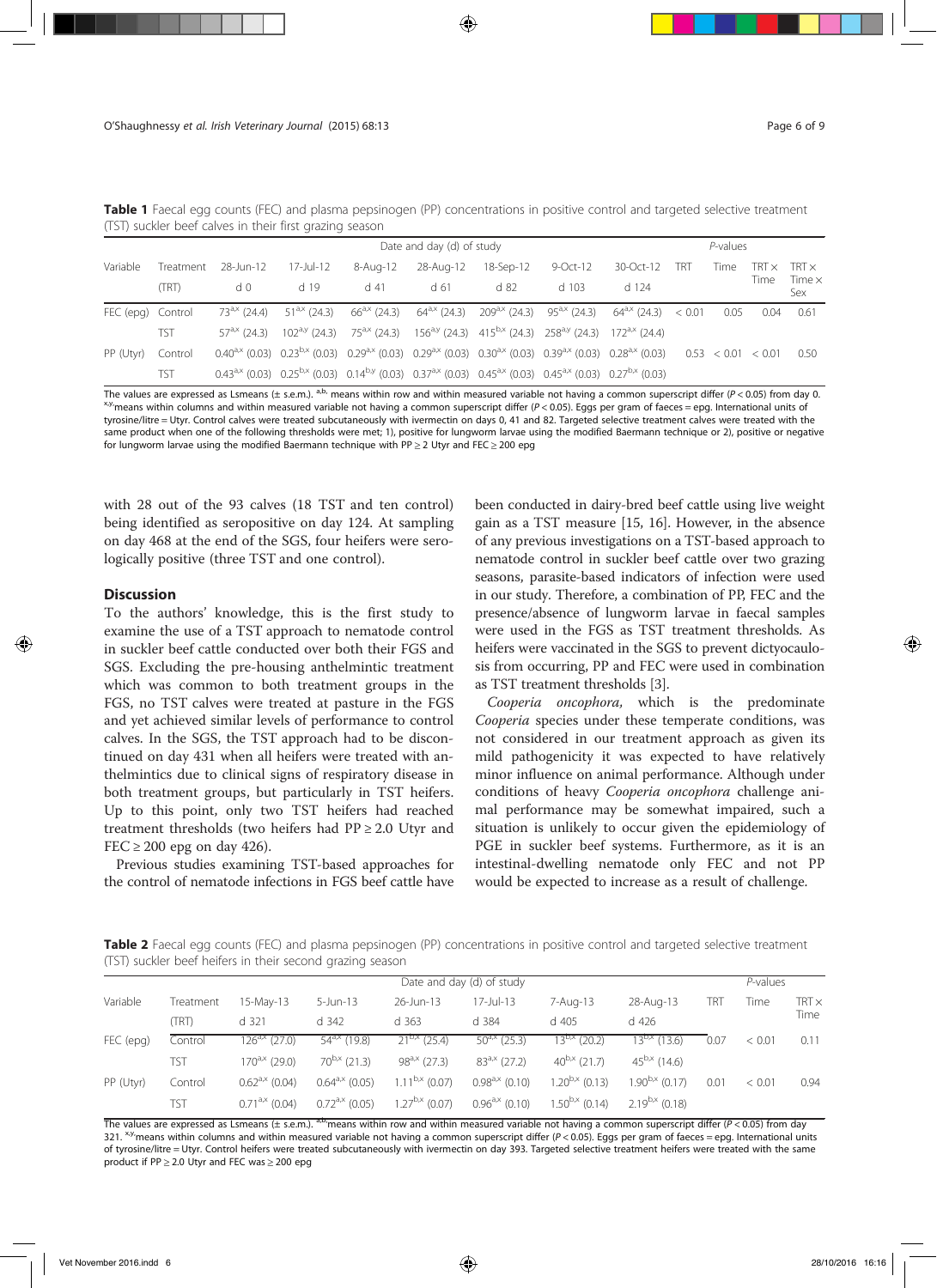Table 3 Faecal larval culture results for heifers in their second grazing season

|                  |            | Nematode<br>genus               |                    |                          |  |  |
|------------------|------------|---------------------------------|--------------------|--------------------------|--|--|
|                  |            | Cooperia spp.                   | Ostertagia<br>spp. | Trichostrongylus<br>spp. |  |  |
| Day (d) of study |            | % contribution<br>of each genus |                    |                          |  |  |
| d 384            | Control    | 72                              | 28                 | $\Omega$                 |  |  |
|                  | <b>TST</b> | 27                              | 73                 | $\Omega$                 |  |  |
| d 405            | Control    | 100                             | 0                  | $\Omega$                 |  |  |
|                  | <b>TST</b> | 77                              | 23                 | $\Omega$                 |  |  |
| $d$ 426          | Control    | 5                               | 90                 | 5                        |  |  |
|                  | TST        | 38                              | 50                 | 12                       |  |  |

Targeted selective treatment = TST

In a previous study [3], we reported that live weight gain may not be suitable as a TST measure for use in FGS suckler beef calves due to minimal differences in live weight gain between calves despite significant differences in FEC. The results of the present study are in agreement with these previous findings as FEC was significantly greater in TST calves compared to control calves whereas ADG was similar across treatments. Calf ADG from birth to weaning for heifer and bull calves (1.03 and 1.08 kg day−<sup>1</sup> , respectively) was similar to other Irish studies performed on rotationally grazed spring-calving suckler beef herds [24, 25]. As dam milk yield is a key determinant of calf performance [26], the finding that ADG from birth to weaning was greater in calves born to Limousin × Friesian dams was not surprising given their greater milk yield compared to other suckler cow breed types [27]. It is however noteworthy that overall ADG from birth to weaning in the present study was comparable to other studies given the incidence of hypocupraemia in calves on day 124 [28] as such a deficiency of copper can be associated with impaired performance [29]. It has previously been reported that copper deficiency may only result in reduced calf ADG in the presence of molybdenum [30] and although the level of molybdenum in soil or grass samples was not measured, it may be a possible explanation for the lack of effect of hypocupraemia on calf performance in the present study.

In the SGS, heifers were vaccinated before turnout on day 321 to prevent dictyocaulosis from occurring. This lungworm vaccine, which has been commercially available for approximately 50 years [31], reduces both faecal larval counts and the risk of mortality due to dictyocaulosis [32]. However, the immunity that develops after vaccination is not complete [31] and this was evidenced by the detection of patent lungworm infection in one heifer during the SGS.

Although FGS calves can be successfully vaccinated at pasture to prevent dictyocaulosis from occurring if performed early in the grazing season [32, 33], calves in the present study were not vaccinated during the FGS given the time of year they were born. As the youngest calf in the study was born on day −58, an effective immunity would not have been established by the time when challenge with lungworm would most likely have occurred [34]. Based on the results of the lungworm ELISA conducted at both the start of the study (day 0) and again at day 124, 25 calves seroconverted during the FGS. This level of seroconversion was surprising given that no calves had lungworm larvae detected in their faeces using the modified Baermann technique in the FGS. This highlights that lungworm may circulate at low levels of infection in suckler beef calves during the FGS.

The clinical signs of respiratory disease (coughing, tachypnoea) observed in heifers during the SGS, which abated within four to five days of treatment with ivermectin, resembled the reinfection syndrome [20]. This is evidenced by the fact that only one heifer had lungworm larvae detected in faecal samples at the time clinical signs were observed while four heifers were identified as being seropositive based on the results of the lungworm ELISA conducted on blood samples taken from heifers at housing on day 468. As control heifers were treated with ivermectin on day 393 and considering that ivermectin prevents reinfection with lungworm for a minimum period of three weeks [35], this may help to explain the apparent higher incidence of respiratory disease in TST heifers in contrast to control heifers.

It is difficult to establish in the present study the relative importance of the detection of both rumen and liver fluke egg in faecal samples and the presence of diarrhoea in heifers on day 426. A more likely explanation is that diarrhoea was due to challenge with Ostertagia as this was the main nematode identified in faecal cultures of both control and TST heifers sampled on day 426 while mean PP on day 426 were 1.9 and 2.2 Utyr in control and TST groups, respectively. A previous study [36], using the same method for PP determination as the present study found that when mean PP in a group of calves at pasture exceeded 2.0 Utyr, calves began exhibiting clinical signs of PGE. In a study using suckler beef cattle in their SGS, PGE was observed when mean PP were greater than 2.0 Utyr [8]. Similar to that study [8], diarrhoea was evident in animals in the present study despite FEC being relatively low. This can be explained by the poor fecundity of Ostertagia spp. [37].

Pasture larval burdens in the present study never exceeded 1000  $L_3$  /kg DM. Although clinical signs of PGE are only expected to occur above a threshold of 5000 L3 /kg DM [38], the presence of clinical disease in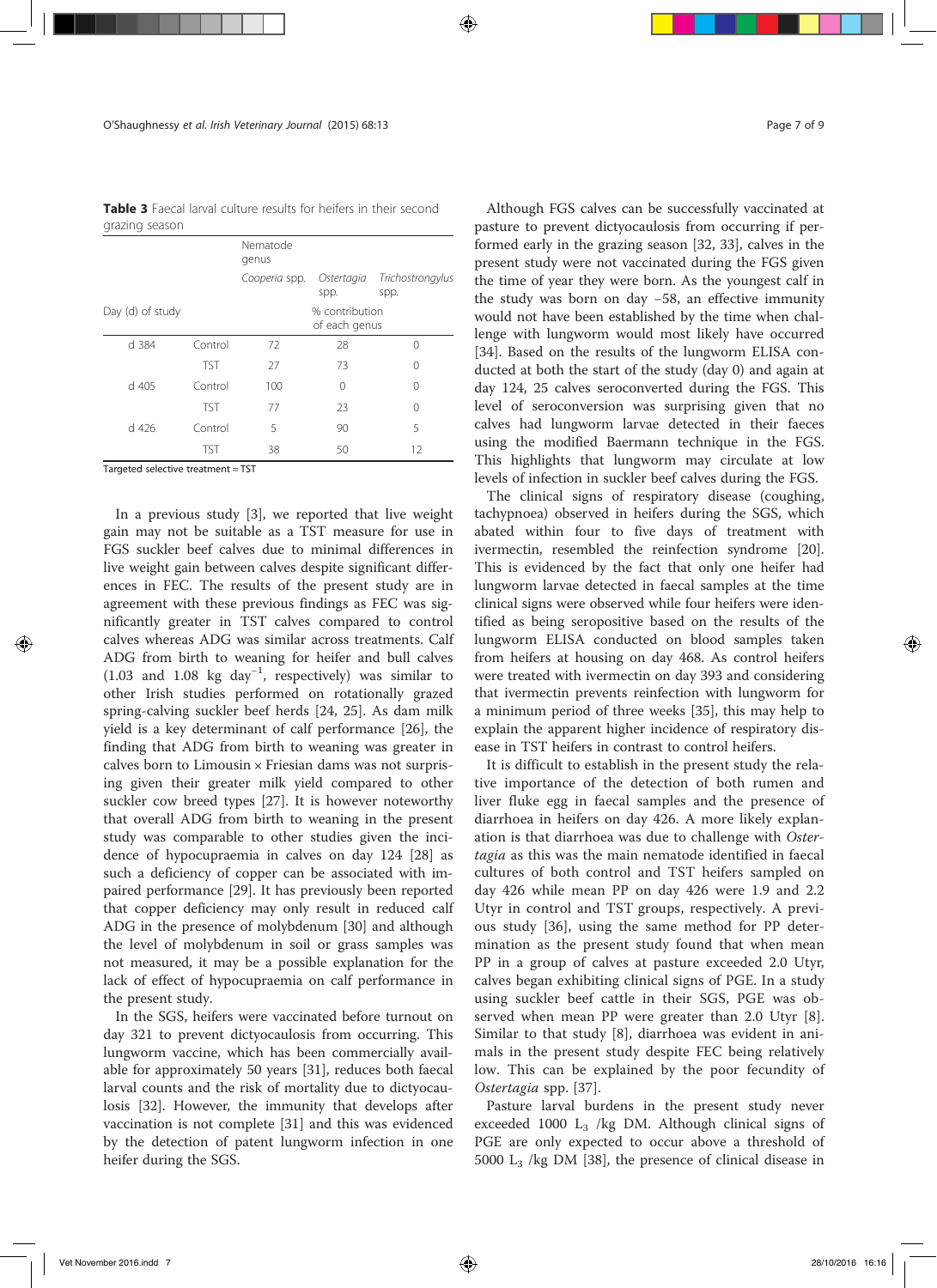the present study may be explained by the fact that the same paddocks were not sampled every three weeks. Paddocks that were sampled at the three week intervals were identified on the basis of their pre-grazing sward height approximately three days before heifer groups were moved into them. It is therefore possible that paddocks with high burdens may have been missed during the sampling process.

It has previously been observed that unlike autumnor winter-born suckler beef calves, spring- or summerborn suckler beef calves may experience minimal GIN exposure in their FGS as calves only start consuming appreciable quantities of grass when pasture burdens of overwintered larvae, which developed from nematode eggs deposited during the previous grazing season, would have declined [4]. Previously, it was hypothesised that a mean PP in FGS calves at housing less than a range of 1.5 to 2.0 Utyr was suggestive of insufficient exposure to GIN challenge in the FGS [39]. On day 124, mean PP in both control and TST calves were 0.3 Utyr. These PP values are similar to those recorded in parasite-naive calves [40] and this lack of GIN exposure in the FGS negatively interfered with their immune development.

In the SGS, there was a significant difference in ADG between control and TST heifers from turnout on day 321 to anthelmintic treatment on day 431 (0.90 and 0.80 kg day−<sup>1</sup> , respectively). In contrast, ADG from turnout to housing in the SGS for both groups was similar. It would appear that the anthelmintic treatment given to heifers on day 321 benefitted the TST heifers in particular, as judged by the similar levels of performance of control and TST heifers when performance was measured over the whole grazing season.

As with all pasture-based studies, the research findings presented here need to be interpreted with caution given that many local factors can ultimately influence the parasite-host interaction. Examples of these local factors include climate, stocking rates, turnout dates and previous pasture history.

Due to unfavourable weather conditions in the SGS, heifers were turned out to pasture approximately ten weeks later than the usual turnout date. This delayed turnout would undoubtedly have affected the build-up of infective larvae on pasture. We can only surmise that pasture larval burdens would have been considerably greater if heifers had been turned out to pasture as per normal. However, it would be difficult to predict the extent to which this increased pasture larval challenge would have had on either heifer performance or on the incidence of clinical parasitic disease within the two grazing groups. Thus, there is a clear need to conduct further research to determine the magnitude of these potential effects.

# Conclusion

Parasite control in FGS suckler beef calves at pasture can potentially be controlled with fewer anthelmintic treatments without negatively impacting performance. The results of the SGS study highlight that many factors can ultimately affect the performance of cattle at pasture. This was evidenced by challenge due to lungworm, rumen fluke and challenge due to abomasal nematodes. Based on the results of the present study, it would appear that spring-born suckler beef calves require a minimum of one anthelmintic treatment in their SGS to maintain performance. This is a result of the minimal exposure to nematode challenge in the FGS which makes them more susceptible to parasitic disease in their SGS.

#### Competing interests

The authors declare that they have no competing interests.

#### Authors' contributions

JO'S, BE, JFM, PC, MLD, DB and TDW designed the study. JO'S collected all the data; BE advised on data analysis; JO'S analysed the data; JO'S prepared the paper. All authors read, critiqued and approved the final manuscript.

#### Acknowledgements

The authors gratefully acknowledge: Liam McWeeney, Liam Kirke and all the farm staff at Teagasc, Grange, for their care and management of the animals; Grange laboratory technical staff, Joe Larkin and Margaret Murray for blood analysis; Sean Hogan (ParaLabs Limited) for conducting FEC analysis; UCD Veterinary Diagnostic Laboratories for conducting the lungworm ELISAs and Michele Macrelli for conducting larval speciation. The authors would also like to acknowledge both Dr. Edward O'Riordan and Dr. Mark McGee for their input into study design. This study was funded by a Teagasc Walsh Fellowship to James O'Shaughnessy.

#### Author details

<sup>1</sup> Animal and Bioscience Research Department, Animal & Grassland Research and Innovation Centre, Teagasc, Grange, Dunsany, Co. Meath, Ireland. <sup>2</sup>School of Veterinary Medicine, University College Dublin, Belfield, Dublin 4, Ireland. <sup>3</sup>Animal and Bioscience Research Department, Animal & Grassland Research and Innovation Centre, Teagasc, Moorepark, Fermoy, Co. Cork, Ireland. <sup>4</sup> Livestock Systems Department, Animal & Grassland Research and Innovation Centre, Teagasc, Grange, Dunsany, Co. Meath, Ireland. <sup>5</sup>DAFM, Sligo Regional Veterinary Laboratory, Doonally, Co. Sligo, Ireland.

#### Received: 3 October 2014 Accepted: 18 May 2015 Published online: 18 June 2015

#### References

- 1. Forbes AB, Vercruysse J, Charlier J. A survey of the exposure to Ostertagia ostertagi in dairy cow herds in Europe through the measurement of antibodies in milk samples from the bulk tank. Vet Parasitol. 2008;157(1–2):100–7.
- 2. Bennema SC, Vercruysse J, Morgan E, Stafford K, Höglund J, Demeler J, et al. Epidemiology and risk factors for exposure to gastrointestinal nematodes in dairy herds in northwestern Europe. Vet Parasitol. 2010;173(3–4):247–54.
- 3. O'Shaughnessy J, Earley B, Mee JF, Doherty ML, Crosson P, Barrett D, et al. Nematode control in spring-born suckler beef calves using targeted selective anthelmintic treatments. Vet Parasitol. 2014;205(1–2):150–7.
- 4. Michel JF, Lancaster MB, Hong C. The epidemiology of gastro-intestinal nematode infection in the single-suckled calf. Vet Rec. 1972;91:301–6.
- 5. Owen J, Slocombe D, Curtis RA. Aspects of the epidemiology of nematode infections in a cow-calf herd in Ontario. Can J Vet Res. 1989;53:336–9.
- 6. Agneessens J, Dorny P, Hollanders W, Claerebout E, Vercruysse J. Epidemiological observations on gastrointestinal nematode infections in grazing cow-calf pairs in Belgium. Vet Parasitol. 1997;69(1–2):65–75.